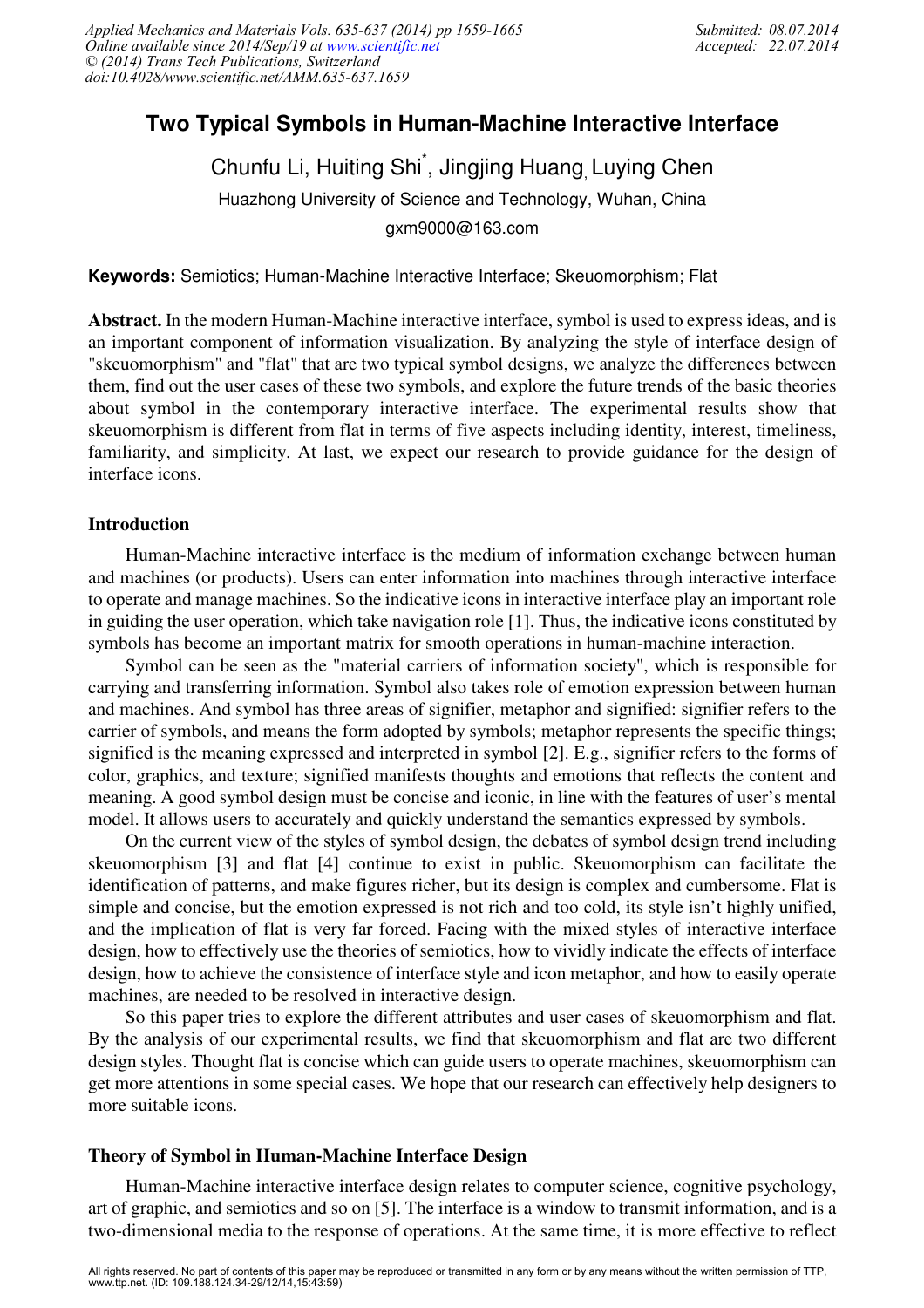environment and situation, and to emphasize user experience. And Human-Machine interaction model is as shown in Figure.1.



Figure 1 Human-machine interactive interface model

In the process of continuously achieving graphical interface, users try to use letters, icons and other symbols instead of various function and operation information. Users can make cognitive judgment, and complete the process of human-machine interaction, according to their own experience and subjective associations of these symbols. This process is also known as symbolic process. Therefore, interface design is closely related to symbols.

The existent significance of symbol lies in information convey. People can accurately communicate with applications, which is mutual agreement with the significance of symbols. Therefore, the development process of graphical interface can be seen as an evolution of symbols. So symbol has extremely important meaning on human-machine interactive interface.

#### What Symbol means?

The core of symbol is a system including communication and directive function. Simply, to study what mean interfaces represent, to study why it would represent such a meaning, and to study how the symbols convey this meaning are the content of symbol.

Symbol is the visible part of human-machine interactive interface, which includes information input and information output [6]. It is also the communication channel between users and machines. It can be divided into three levels: First, it is visual level, which contains all visual elements of graphical interface, such as text, graphic, icon and blank; Second, it is interactive level, which refers to feedback on people from machines, when users are being in operation of interfaces; Third, it is experience level, which refers to the overall of user feeling brought by graphical interface based on visual level and interaction level [7].

From visual aspects, all meaningful visual elements in interface are formed by symbolic modes. From interactive level, all information feedback in interface meets the exchange rules of symbol. In fact, the design process of interactive interface is the process symbolizing interactive interface.

#### Reflection of Symbol in Human-Machine Interactive Interface

The user interface develops from character to graphic. It can be regarded as a graphical symbol. Effectively conveying information to achieve semantics consistency in human-computer interface by using symbol truly achieve the incorporation of form beauty and operation ease [8]. From the perspective of symbols, it refers to signifier, and the content refers to signified, as shown in Figure 3. When signifier and signified can meet the user cognitive meaning that interface operation can be carried out smoothly, users will complete information exchange. If not meets, it will affect user cognitive, and bring inconvenience to user operation.

Based on such a perspective, the present study commonly adopts skeuomorphism design and flat design, which analyzes their features in icon design, to truly understand the advantages and disadvantages of two styles. In order to achieve the theories of symbol in the future design, to deepen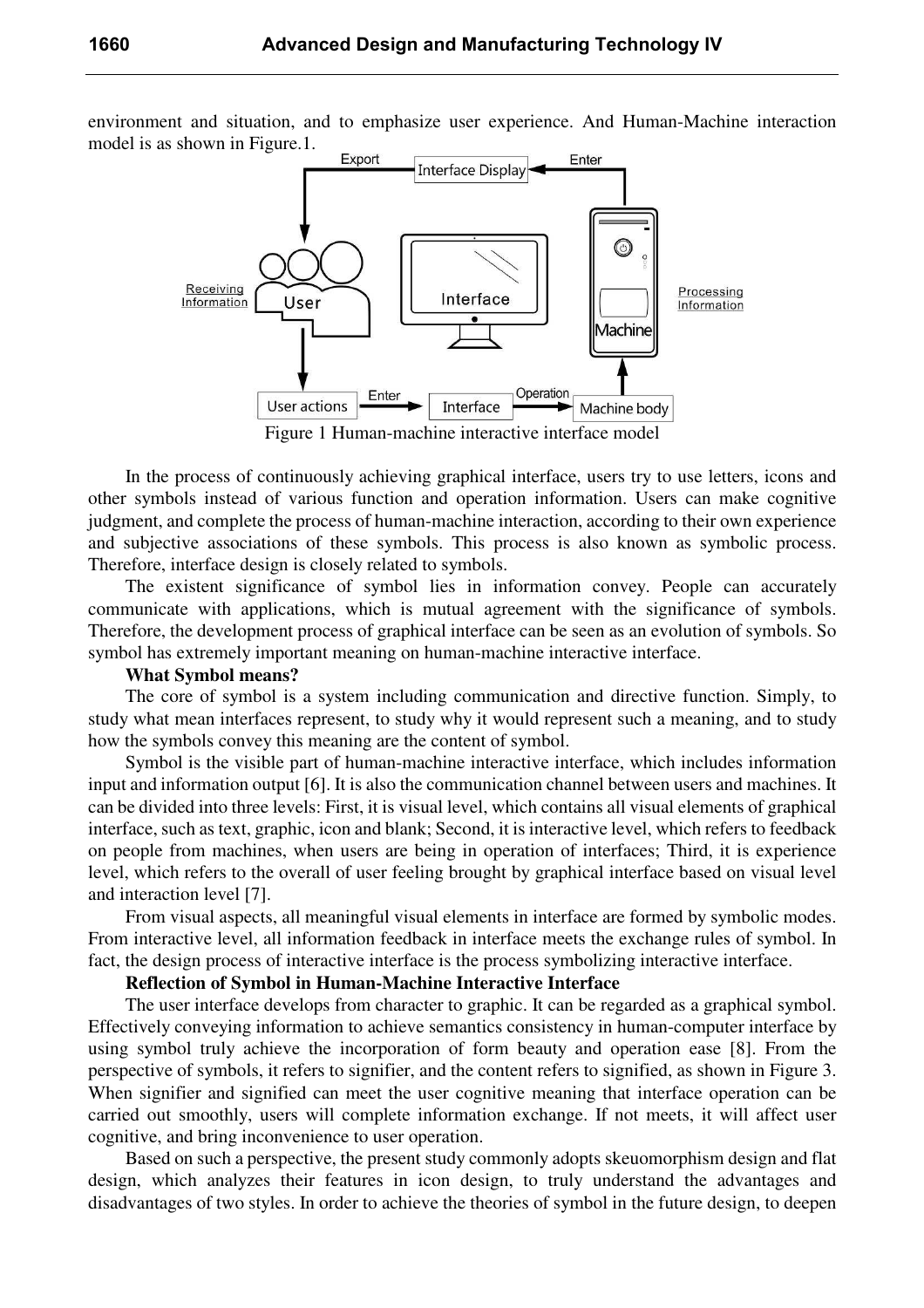the interface design, easy to make the icon be understood and be remembered, and to reduce obstruct of user operation, it will now make the principles of interface design more clear and standardized.



Figure 3. The significance of symbol in Human-Machine interactive interface

### Two Typical Symbols in Human-Machine Interactive Interface

Symbols in Human-Machine interactive interface include skeuomorphism design and flat design. Skeuomorphism design is a simulation of the real world, and flat design is the information itself.

# Symbol of Skeuomorphism Design

Skeuomorphism refers to the simulation of the appearance and behavior of objects in the real world. The skeuomorphism design has become a mainstream design, because it enables users to quickly and easily identify the original form that signifier refers to and produce the corresponding association. The symbol of skeuomorphism design is image symbol, which uses objects in real life to reflect their functions, as it is the feedback of the real world. For example, Apple products once used such the graphic design of video website and compass, as shown in Figure 4.a to pursue the details and skeuomorphism, and to let the user know its function at a glance through the image.

# Symbol of Flat Design

The flat design is the similar to "two-dimensional" interface, which gets rid of shadow, gradient, perspective and other design elements, to build information organization of "broad and flat", "fast and complete" [3], as shown in Figure 4.b. The highly summarized symbols convey semantic information, which can more effectively improve the efficiency of access information, and is adapt to the characteristics of different screen sizes of intelligent mobile devices. Symbolic features with concise and flat bring a new trend for interface design.





a. Typical skeuomorphism designs b. Typical flat designs Figure 4 Two typical symbol designs

# Experiment and result

According to the investigation of software applications based on future prospect and theoretical analysis, software applications can be divided into six categories: communication application (e.g. QQ, mail), media application (e.g. book, micro-blog), life-aided application (e.g. payment, purse), entertainment application (e.g. game, audio and video), tool application (e.g. calculator, compass), and industrial application (e.g. WPS2013, Office). This paper based on the six categories compares the advantages and disadvantages of skeuomorphism design and flat design.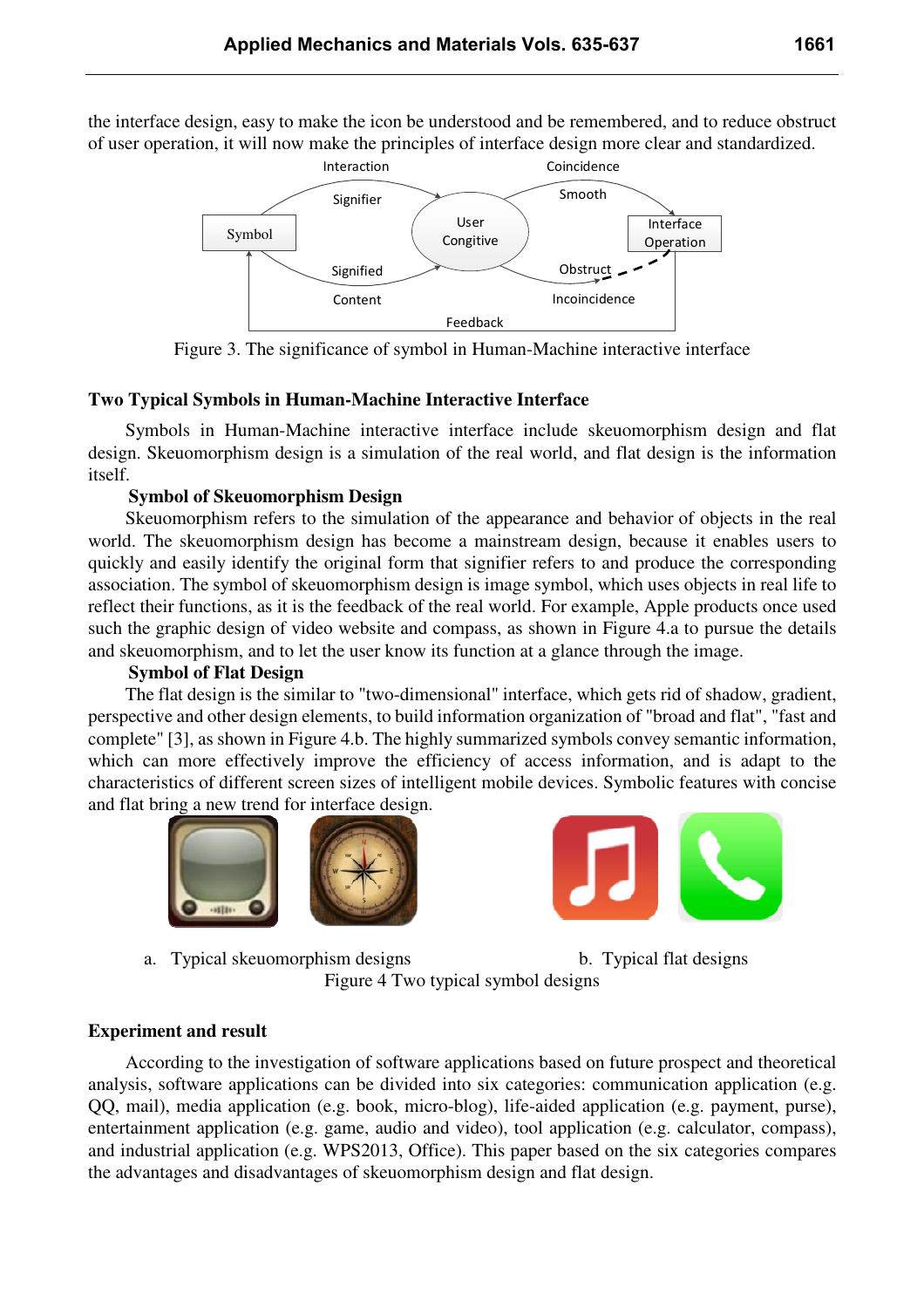#### Experiment environment

Experimental test investigates 50 people, which includes 20 interface designers and 30 users. And we based on the above six categories of skeuomorphism design and flat design select several typical software applications including communication application  $\Box$ , media application  $\Box$ , life-aided application  $\blacksquare$ , entertainment application  $\blacksquare$ , tool application  $\blacksquare$  and industrial application  $\mathbf{\odot}$ . The above array of icons includes one skeuomorphism design and one flat design, which the first symbol is skeuomorphism design and the last symbol is flat design.

### Result

We contrast two symbol design including skeuomorphism design and flat design, in terms of identity, interest, timeliness, familiarity, and simplicity. And the subjects can grade software applications according to their emotion and feeling, as shown in Figure 5.

| Skeuomorphism<br>Flat                                             | Identity      | Interesting | <b>Timeliness</b> | Familiarity | Simplicity |
|-------------------------------------------------------------------|---------------|-------------|-------------------|-------------|------------|
|                                                                   | 4.26          | 4.51        | 2.95              | 4.20        | 4.45       |
| $\boxtimes$                                                       | 4.23          | 3.84        | 4.75              | 4.07        | 4.80       |
| H                                                                 | 4.55          | 3.98        | 3.98              | 4.95        | 4.24       |
| W                                                                 | 3.84          | 3.70        | 4.24              | 4.12        | 4.87       |
| <u>io d</u>                                                       | 4.13          | 3.25        | 3.90              | 4.57        | 3.52       |
| ò                                                                 | 3.88          | 3.35        | 4.27              | 4.15        | 4.55       |
| $\frac{1}{2}$                                                     | 4.34          | 4.13        | 2.85              | 4.58        | 3.04       |
|                                                                   | 2.03          | 4.00        | 3.97              | 3.56        | 4.20       |
| ✿                                                                 | 4.85          | 4.36        | 3.75              | 4.97        | 3.57       |
| $\begin{array}{c c}\n\cdot & \cdot \\ \cdot & \cdot\n\end{array}$ | 4.82          | 4.35        | 4.96              | 4.58        | 4.79       |
| $\left( 0\right)$                                                 | 4.17          | 4.59        | 3.85              | 4.34        | 2.76       |
| 6                                                                 | 4.11          | 4.35        | 4.82              | 4.02        | 4.58       |
|                                                                   | Entertainment |             |                   |             |            |

Figure 5 The scores of software application given by subjects

The attribute values of skeuomorphism design and flat design are as follows by using the average formula.

|               | Identity | Interesting | <b>Timeliness</b> | Familiarity | Simplicity |
|---------------|----------|-------------|-------------------|-------------|------------|
| Skeuomorphism | 4.38     | 4.13        | 3.55              | 4.60        | 3.60       |
| Flat          | 3.82     | 3.93        | 4.50              | 4.08        | 4.63       |

In order to further analyze the difference of skeuomorphism design and flat design, we calculate the average score of two symbols, as shown in Figure 6.



Figure 6 Radar-graph of two symbol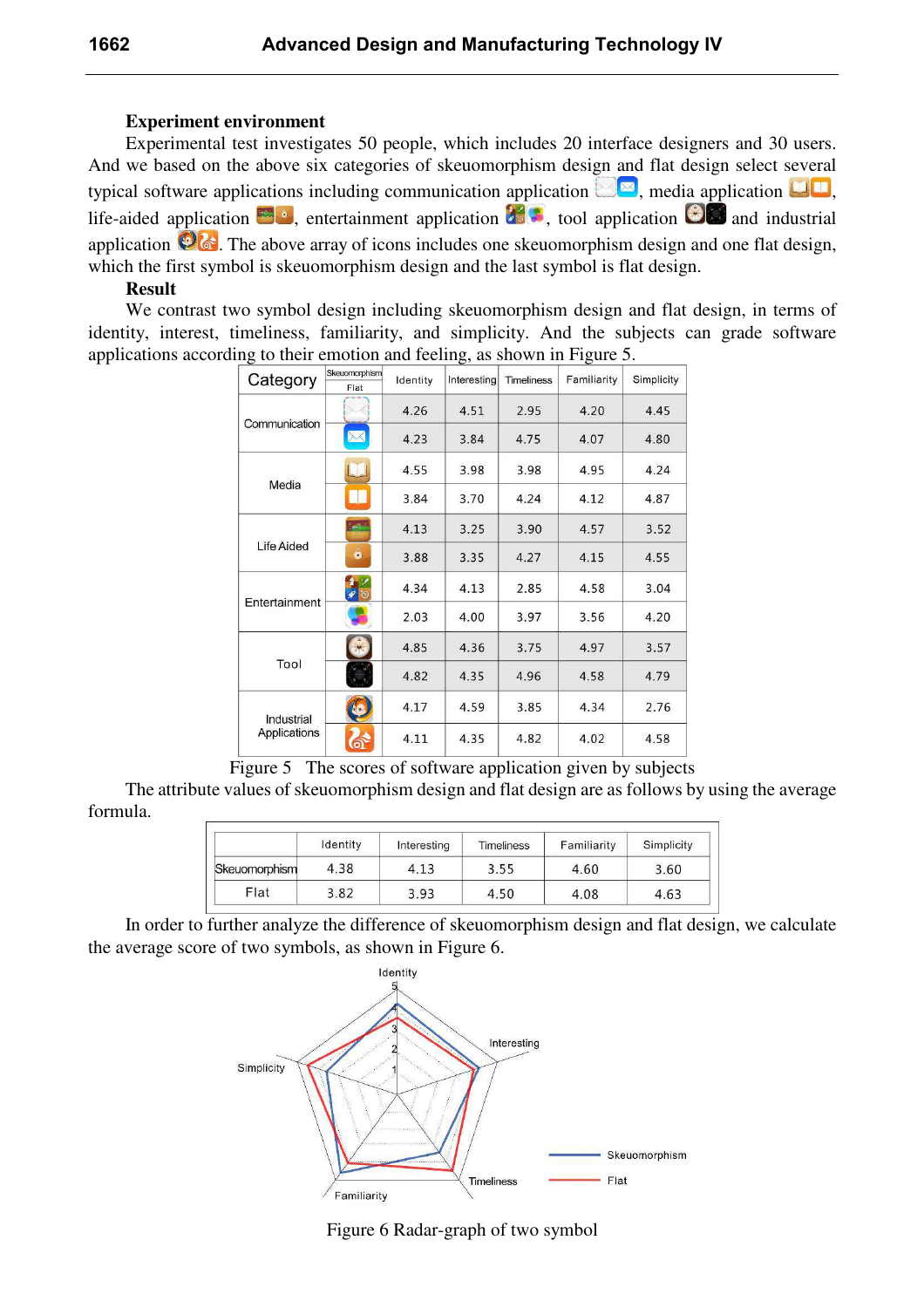### Analysis

From the perspective of interface design, skeuomorphism design can better meet the user cognitive and emotional experience, but it lacks the time sense, makes time-consuming, and has low spread in mobile devices from the overall development trend. The following chart shows its advantages and disadvantages, as shown in table 1.

We can clearly see the advantages and disadvantages of skeuomorphism design. Such familiar feeling can encourage users to product more new products, and reduce the user fear and disorder. But we are also not difficult to find that visual sense of icon and overall interface is relatively old, which is lack of concise modern language and impact force. At the same time, we can see the icon details only on the big screen. Once the screen size changes small, it becomes complicated graphics point, which will bring trouble to icon recognition.

|              | Table 1 The advantages and disadvantages of skeup morphism                            |  |  |  |  |
|--------------|---------------------------------------------------------------------------------------|--|--|--|--|
| Advantage    | 1. Familiarity. Users are familiar to skeupmorphism design, which are                 |  |  |  |  |
|              | regarded as control elements in the real world to make users easily infer to the icon |  |  |  |  |
|              | function and the method of interface operation.                                       |  |  |  |  |
|              | 2. Interest. Icons adopt a variety of graphical symbols according to the real         |  |  |  |  |
|              | objects, and use the rich content in limited areas.                                   |  |  |  |  |
| Disadvantage | 1. Limitations of identity. People with different regional cultures and life          |  |  |  |  |
|              | background, understand the difference of the same object design.                      |  |  |  |  |
|              | 2. Limitations of timeliness. And the image is too complex, which does not            |  |  |  |  |
|              | meet the requirements of concise and clear design idea.                               |  |  |  |  |
|              |                                                                                       |  |  |  |  |

Compared to skeuomorphism design, flat symbol is too concise, which may not be able to meet most of the user cognition. It needs a certain time to understand in the aspect of identification. At the same time, too rational and general symbol is lack of emotion. However, flat design is concise and clear, which doesn't need long time to update the new version of interface icons. The advantages and disadvantages of flat design are summarized as shown in Table 2.

| Table 2 The advantages and disadvantages of flat design |                                                                                      |  |  |  |
|---------------------------------------------------------|--------------------------------------------------------------------------------------|--|--|--|
| Advantage                                               | 1. Simplicity. It is adapt to the short process, many branches, and wide trend of    |  |  |  |
|                                                         | information dimension; It can improve the information transmission capacity of       |  |  |  |
|                                                         | single page, reduce the page switching and is adapt to the different screen sizes of |  |  |  |
|                                                         | electronic equipment.                                                                |  |  |  |
|                                                         | 2. Timeliness. Reducing the path length of access information can make users         |  |  |  |
|                                                         | quickly find the target information, to help users to observe global information.    |  |  |  |
| Disadvantage                                            | 1. Limitations of identity. Too planar may cause operation hesitation; Symbols       |  |  |  |
|                                                         | escape from their own functions, which is not easy to be identified.                 |  |  |  |
|                                                         | 2. Limitations of interest. Because flat design only adopts simple image and         |  |  |  |
|                                                         | little text, so it can get attentions from some users.                               |  |  |  |
|                                                         |                                                                                      |  |  |  |

The information structure of mobile phone software is also tend to be wide and flat, which presents the categories of information to users as far as possible. Flat design presents all the information, reduce the message across the page to avoid causing user loss, because of repeated page switching by compression and widen of information structure. These are highly desirable, but its disadvantages are also obviously. With a button as an example, designers put each element in the same plane with the removal of the gradient, fillet and shadow. At the same time, without more specific tips, users will be inevitable doubt in interface operation. Whether this is a key or a pattern can be clicked? The flat design advocates to pay great attention to human factors, but it neglects the function, indifference and human caused by reducing the way of image expression.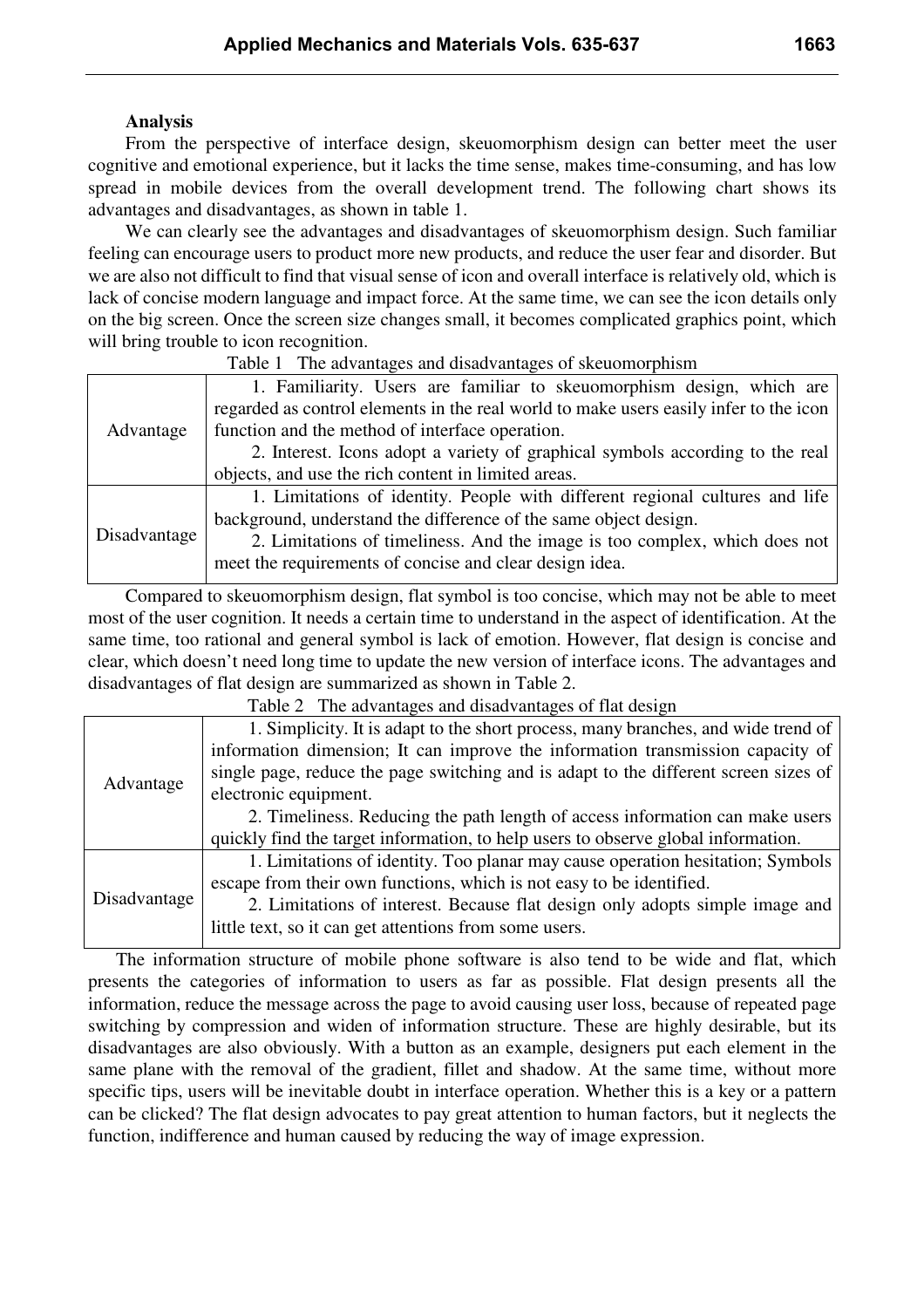#### Development Trend of Interactive Interface

With the development of the information society, flat design is the main development trend of interactive interface for the future. It is the concise and strong indicative interface style, which requires users to have certain cognition for symbols. This cognitive comes from long time living habits and extensive social conventions. However, flat design may not be consistent with the cognition and operation habit. We present some principles for symbol design based on our experimental results, to provide guidance for icon designers.

1. Meeting user psychology. Skeuomorphism design is familiar to some extent, which can guarantee universal cognition "signifier" and "signified". Skeuomorphism design contains information, mode of operation and the results, which conforms to the user's mental model and establishes a broad cognitive for symbol system, to make the interface information be conveyed smoothly among users.

2. Enhancing user experience. Technology is only a mean, and experience is the purpose. From the user aspect, flat design combining with ergonomics, usability engineering, synthetic vision, layout, interaction and operation makes user experience natural and efficient. Flat design has strong generality by cutting out the superfluous, to let users clearly find main functions within small steps.

3. Function over form. In order to the long-term use of software application, flat design is clear, concise, and easy to be operated. It can reduce the length of the page and the page jump, which is convenient for the user to access to information. Flat design is outstanding to pursue the visual effect and not to neglect functions.

4. Consistency of interactive information. Reasonable information architecture, unified icon style, coordinated page jump, and a unified standard of symbolic form in flat design can avoid the various forms of symbolic language in a page. But it may bring confusion and distress to users.

#### Summary

Symbol style not only is beautiful, but also should have clear functional directivity and symbolic metaphor. And the shape, color and texture of graphic elements in Human-Machine interactive interface should clearly point out its function and interaction to establish the effective information feedback.

Flat design is the inevitable result of symbol evolution based on our experimental results. However, these two typical symbol design always cannot coexist and cannot be replaced by each other. So the flat interface cannot replace skeuomorphism design. Because skeuomorphism design has its advantages and social significance. It is vivid and exquisite, which pays attention to personality and emotion. In the higher digital equipment today, skeuomorphism design can bring the good and unique visual experience for people. But it has more complex specification, which contains a large number of information, and its function is also stronger. Thus, In the process of portability of future systems, flat design is undoubtedly design trend, and skeuomorphism design may be adopted in some places.

### References

[1] Chaffin, D.B. (2002). On simulating human reach motion for ergonomics analyses. Human Factors and Ergonomics in Manufacturing, 12, 235–247.

[2] Barley S R. Semiotics and the study of occupational and organizational cultures [J]. Administrative Science Quarterly, 1983: 393-413.

[3] Skeuomorphism: http://en.wikipedia.org/wiki/Skeuomorph

[4] Flat: http://en.wikipedia.org/wiki/Flat\_UI\_Design

[5] Collected papers of charles sanders peirce [M]. Harvard University Press, 1935.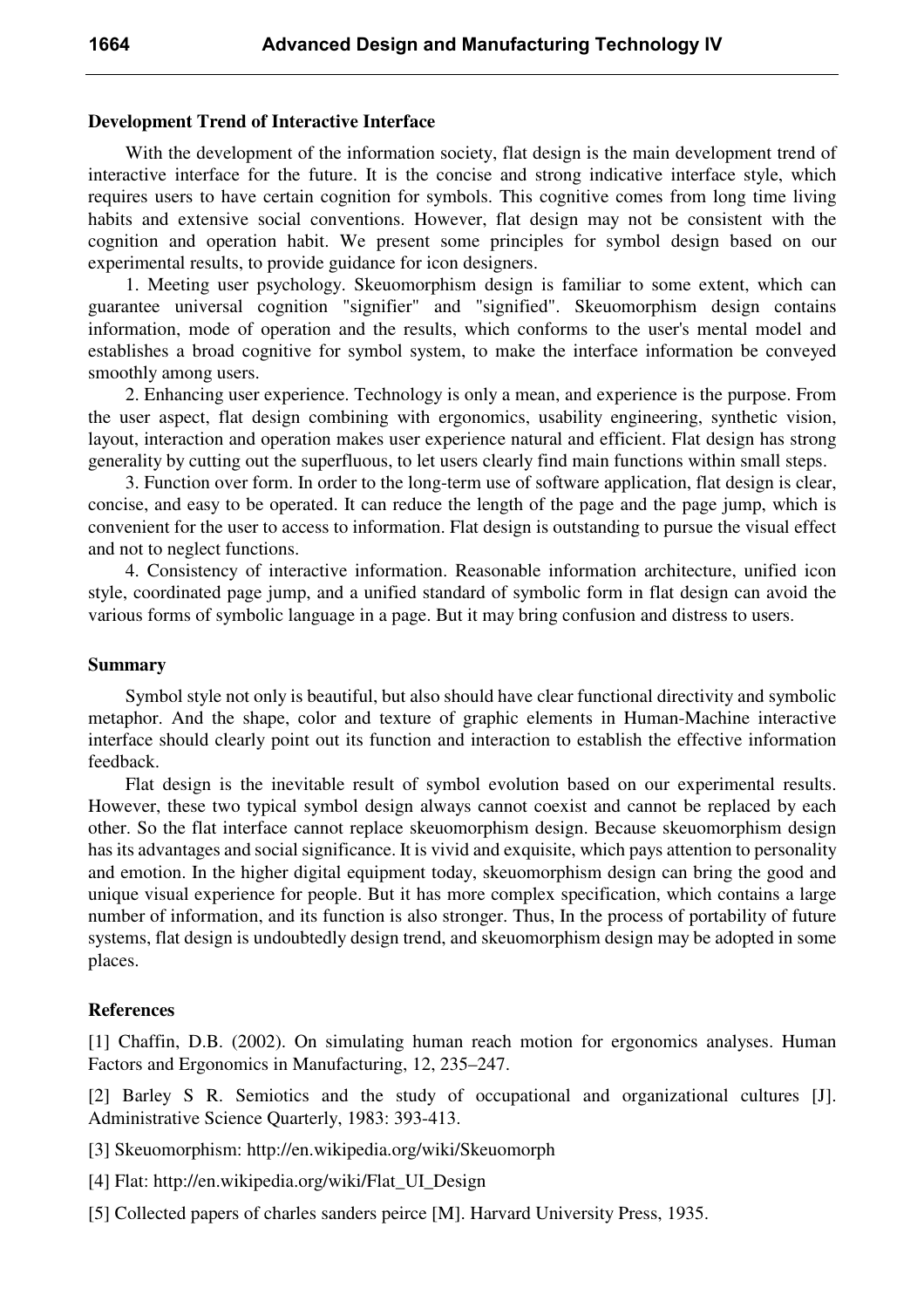[6] SCHNEIDER S. The Nature of Symbols in the Language of Thought. Mind & Language [serial online]. November 2009:24(5):523-553.

[7] Daniel A. Weiskopf. The Goldilocks problem and extended cognition, Cognitive Systems Research, 2010, 11, 4, 313

[8] XU Yan-zhang. Analysis of the Artistic Expression Characteristicsof Web Page Navigation Design [J].Packaging Engineering,2009.30 (4):177—178.